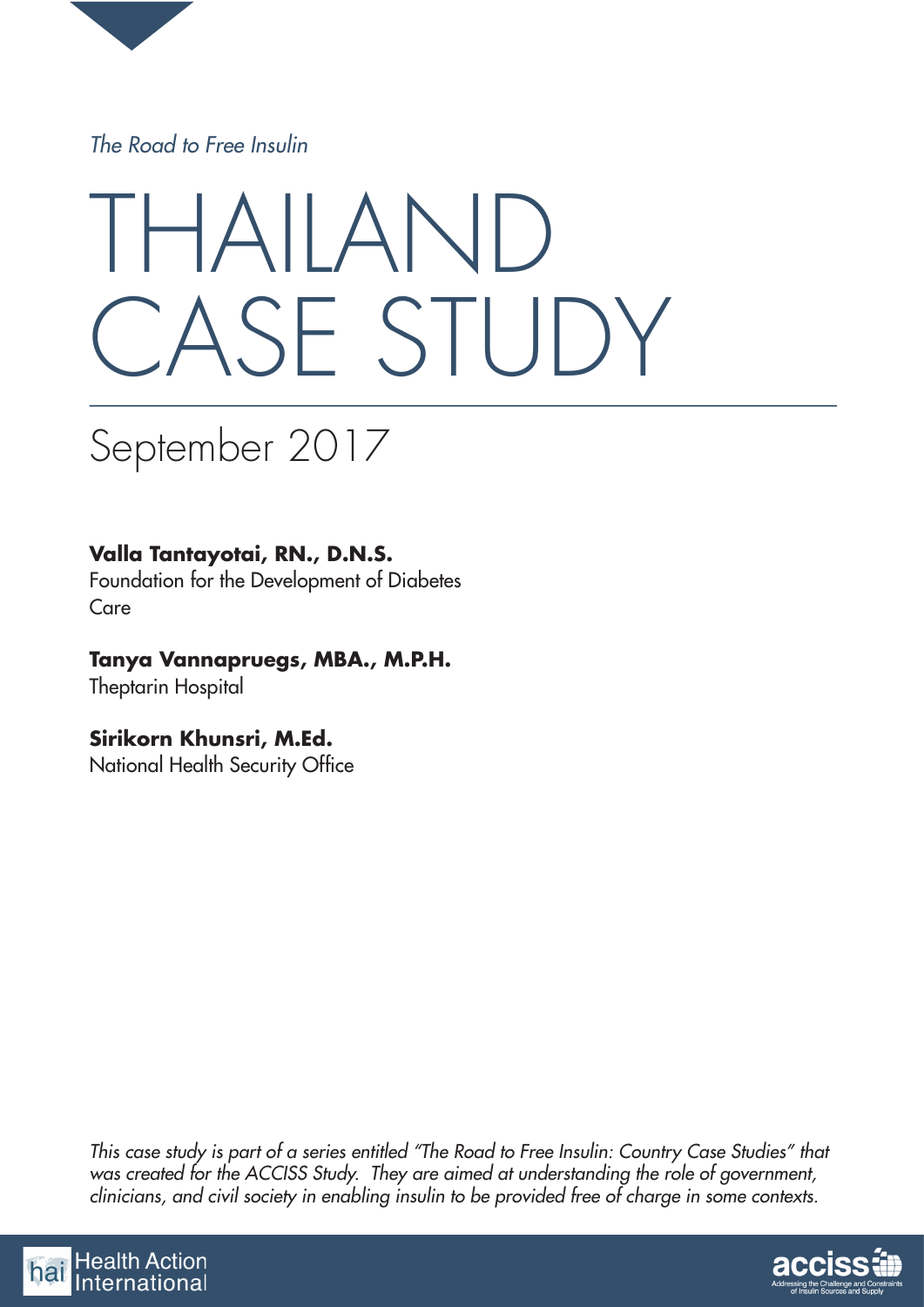## **The Road to Free Insulin: Thailand Case Study**

Valla Tantayotai, RN., D.N.S. Foundation for the Development of Diabetes Care

Tanya Vannapruegs, MBA., M.P.H. Theptarin Hospital

Sirikorn Khunsri, M.Ed. National Health Security Office

#### **September 2017**

#### **Published by**

Health Action International Overtoom 60 (2) | 1054 HK Amsterdam The Netherlands | +31 20 412 4523 [www.haiweb.org](http://www.haiweb.org/)

#### **Disclaimer**

The ACCISS Study is supported by The Leona M. and Harry B. Helmsley Charitable Trust and Stichting ICF. The analysis included in this report is that of the authors alone and does not necessarily refect the views of the Helmsley Charitable Trust or Stichting ICF. All references and conclusions are intended for educational and informative purposes

and do not constitute an endorsement or recommendation from the Helmsley Charitable Trust and Stichting ICF.

#### **Licensing**

This report is licensed under the Creative Commons Attribution-NonCommercial 4.0 International Licence. You may share and adapt this material if you give appropriate credit, provide a link to the licence, and indicate if changes were made. You may not use the material for commercial purposes. To view a copy of this licence, visit

<http://creativecommons.org/licenses/by-nc/4.0/>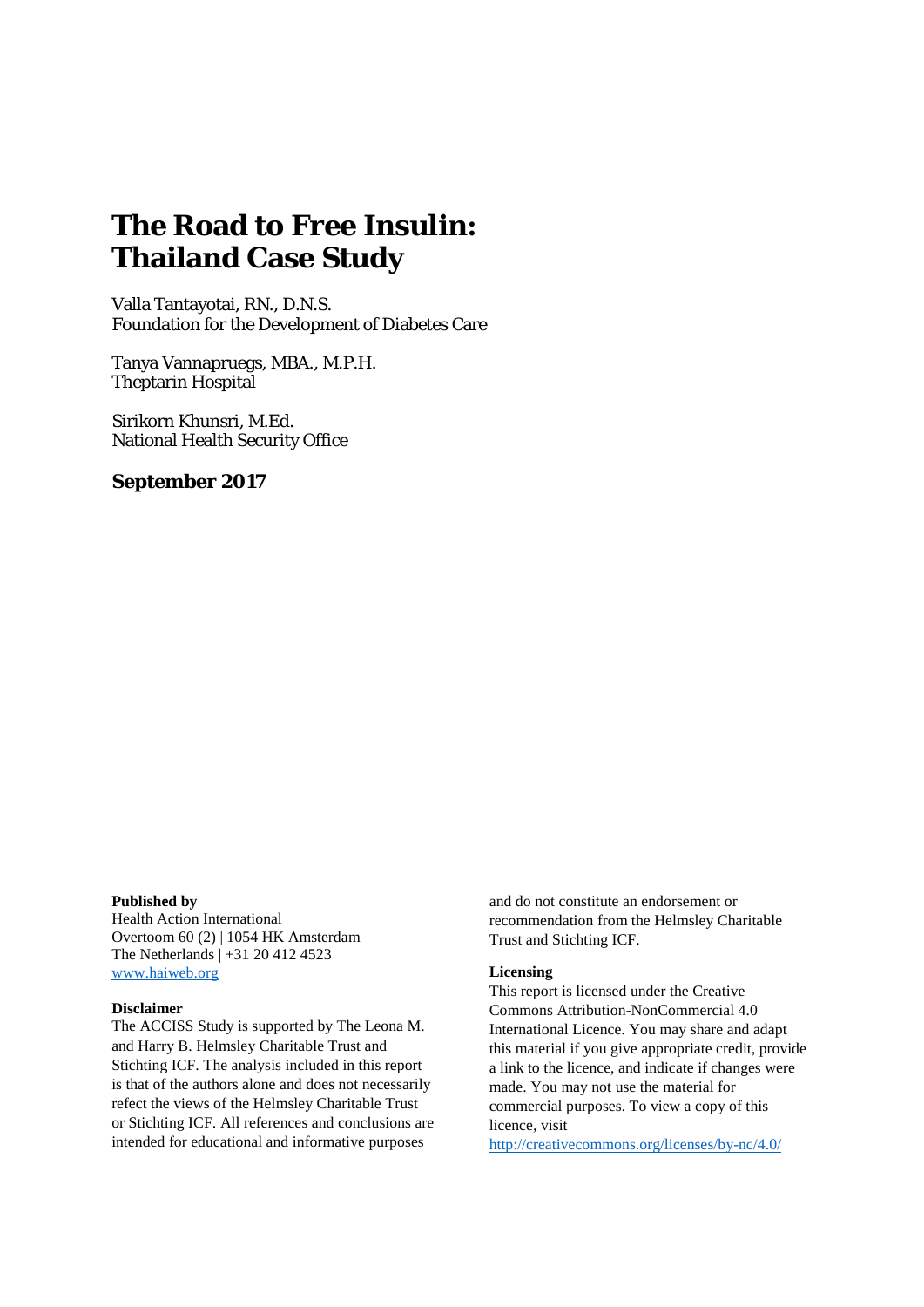## **Background**

It is estimated that by 1st July 2017, the population of Thailand will grow to 66.1 million (32.4 million males, 33.7 million females). Sixty-five percent of the population is between 15- 59 years old, 17 percent of the population is 60 years and over, and 18 percent of the population is under 15. The approximate birth rate per 1,000 persons is 10.8 and the death rate is 8.2. The natural growth rate of population is 0.3 percent (1). Thailand is an uppermiddle income country with a gross domestic product (GDP) of US\$395.17 billion in 2015 (2). It is projected that the economy will grow 3.3-3.8 percent in 2017 (3).

## **Thailand's Health Care System**

Thailand's health service delivery system is organised as a multi-level system to ensure extensive geographical coverage. Starting in the fiscal year 2012, the Ministry of Public Health (MoPH) developed a seamless referring health service network where limited health resources are shared across neighboring districts to enable better accessibility and quality, from primary through to tertiary care (4).

The Thai population is covered by three health insurance schemes. Government employees (4.3 million) and their families are entitled to the Civil Servant Medical Benefit Scheme (CSMBS). The working population in private enterprises (11.6 million) is entitled to Social Security Scheme (SSS). The remaining, and by far the largest group of population (48.7 million), are those who are outside the formal workforce, children, elderly, and monks who are entitled to Universal Coverage (UC). Health care expenditure per capita in 2014 was US\$227.5 (5).

The major burden of disease is non-communicable disease (NCDs). The prevalence of cardiovascular risk factors such as hypertension, diabetes and obesity are increasing. The fifth national health examination survey (NHES) in 2014 estimated that 37.5 percent of Thais aged 15 and over were obese, 24.7 percent had hypertension, 8.9 percent had diabetes (6). NCDs are estimated to account for 71 percent of all deaths with cardiovascular diseases representing 29 percent, cancers 17 percent, chronic respiratory diseases 9 percent, and diabetes 4 percent (7).

## **Diabetes in Thailand**

Assessed by fasting plasma glucose (FPG) test and a previous diagnosis, the fifth NHES indicates that prevalence of diabetes in people aged 15 and over increased from 6.9 in 2009 to 8.9 percent in 2014. This is equivalent to 4.8 million Thais living with diabetes, 43.1 percent of which are undiagnosed (6). The number of people with, and at risk of, diabetes is likely to be underestimated because the detection of diabetes and prediabetes using FPG is likely to miss half of the cases (8).

The incidence of type 1 diabetes in Thailand is low as it is estimated that there are 200,000 people living with type 1 diabetes. The Thailand Diabetes Registry (TDR) project in 2003 indicated that 94.6 percent of people with diabetes were type 2 diabetes and 3.4 percent were living with type 1 diabetes (9).

Diabetes is managed in all levels of health care facilities, depending on the condition of the individual. A National Health Security Office (NHSO) cross-sectional study in 2015 reviewed medical records of 32,596 persons with type 2 diabetes in 996 health care facilities. It found that only 38.2 percent controlled FPG within the target and 36.2 percent achieved a HbA1c level of less than seven percent (10). The most common long-term diabetes complications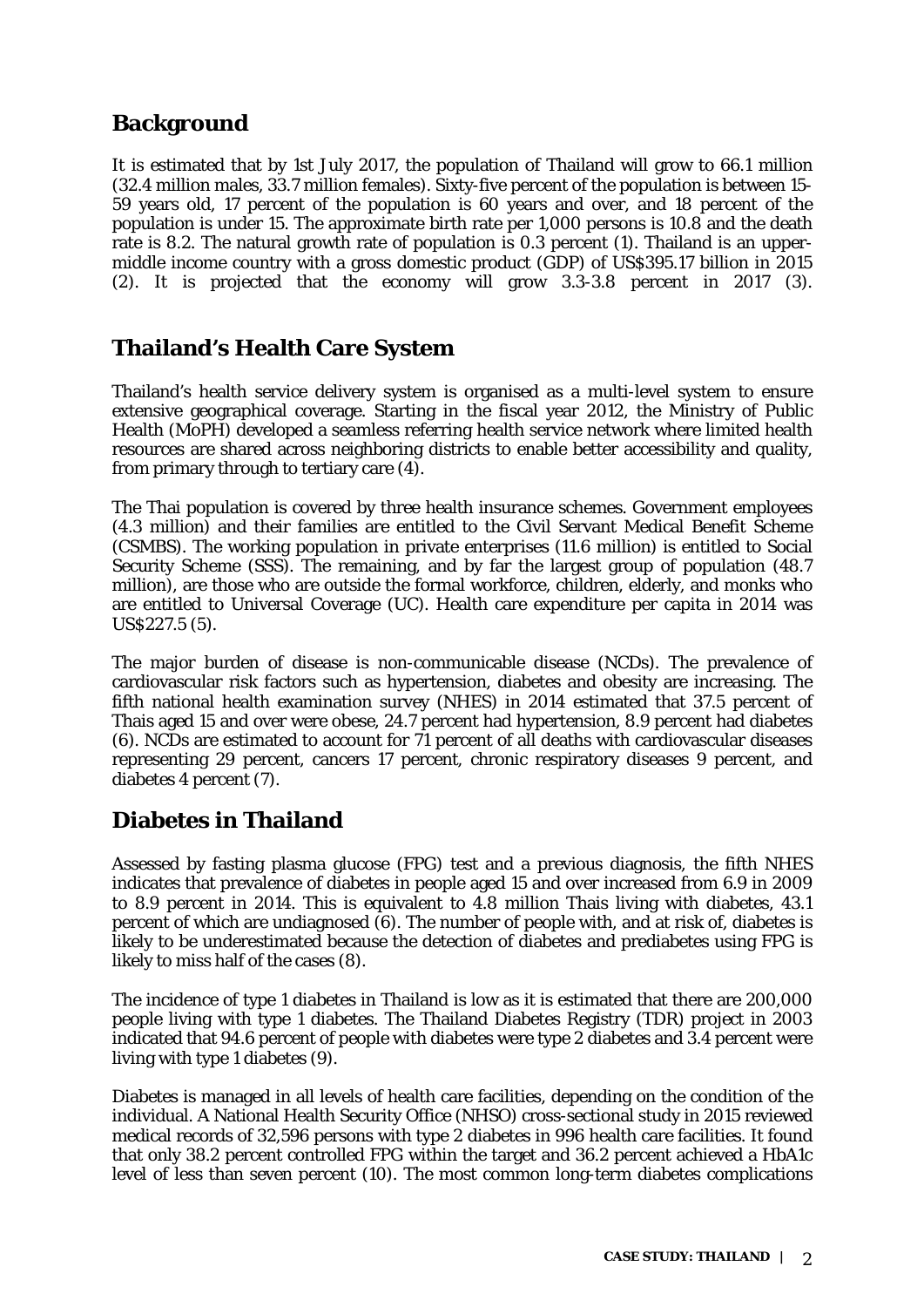were nephropathy (43.9 percent), followed by retinopathy (30.7 percent), ischemic heart disease (8.1 percent), and cerebrovascular disease (4.4 percent). The prevalence of all complications was higher in persons with type 2 diabetes than those with type 1 diabetes (9).

Diabetes imposes a large economic burden on the national health care system. Thailand's expenditure on diabetes amongst adults aged 20 – 79 years was expected to total at least US\$509.8 million or 11 percent of the total health expenditure in 2010. The average health expenditure per person with diabetes was estimated at US\$144.1 (11).

## **The Provision of Free Insulin**

Everyone under any of the three health financing schemes described above is entitled to receive free insulin for diabetes treatment, as long as the insulin is on the National Essential Medicines List (NEML), which was first implement in 1981. Any medicine that has been proven to be cost effective will be included in the UC's comprehensive benefit package, which both SSS and CSMBS share.

The insulins on the NEML that are used as first-line treatments are biphasic isophane insulin (regular insulin + isophane insulin), isophane insulin (intermediate-acting human insulin known as NPH), and regular insulin (short-acting human insulin). Higher priced insulin also on the NEML, such as insulin aspart (fast-acting analogue insulin), insulin aspart, insulin aspart protamine, and insulin glargine (long-acting analogue insulin) are intended for usage by specialists for specific conditions only and drug utilisation evaluation is required (12). Should there be a medical condition where an off-NEML insulin is required, specialists can prescribe and patients do not need to pay.

According to a NHSO cross-sectional study in 2015, 22.6 percent of people with type 2 diabetes are treated with insulin.10 Insulin is prescribed to patients according to clinical practice guidelines developed by the Diabetes Association of Thailand, the Endocrine Society of Thailand, and the Ministry of Public Health. These guidelines are updated every 3-4 years with the new version scheduled to launch by July 2017. Persons with diabetes under any of the three health financing schemes can receive their prescribed insulin from health facilities which they are registered with. As long as it is prescribed by doctors in charge, there is no limit for insulin reimbursement.

Insulin procurement is decentralised with ceiling prices announced by the National Committee of Drug System Development. Often when there are needs for a specific brand (such as when an insulin cartridge must match with a pen device) several provinces jointly negotiate with suppliers for better prices. For insulin with only one supplier, such as insulin aspart, MoPH would do the negotiation, allowing all hospitals under MoPH to buy at one price. For higher priced insulin such as insulin glargine, hospitals individually negotiate prices with suppliers.

The government is currently buying 28 different forms of insulin (i.e. some insulins are the same type, but come in different delivery devices), and nine separate types of insulin. The prices range from US\$2 for Actrapid HM and Mixtard HM to US\$80.72 for five Levemir flexpens (exchange rate as of September 30, 2016: US\$1= THB 34.705, for more on prices see Thai procurement prices).

Insulin-related items for managing diabetes, such as pens, needles, syringes, laboratory tests and consultations, are provided to people with diabetes for free. Nowadays several hospitals prescribe insulin in cartridges and pens, instead of insulin in vials and syringes, for convenience and to reduce the risk of an incorrect dosage. Starting in fiscal year 2010, the free distribution of glucometer and strips took place for people with type 1 diabetes, gestational diabetes, and people with type 2 diabetes whose doctors see a need for self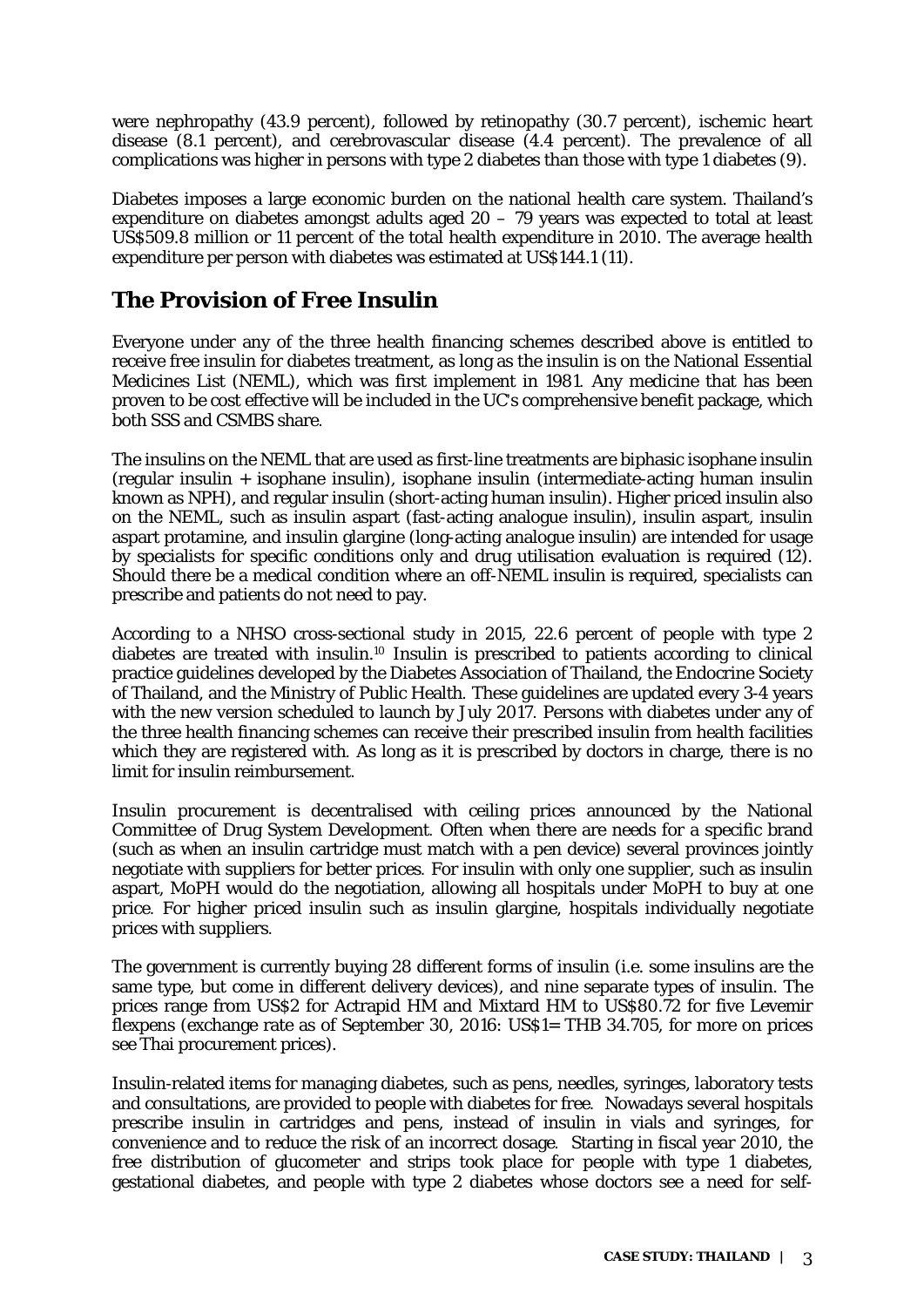monitoring. Some health care facilities make glucometers and test strips available at a centre where people living in the same neighborhood can share them.

## **History of the Provision**

Prior to 2002 a large number of Thais were not covered by CSMBS nor SSS, hence they had to pay for health services out of their own pockets. For those who could not afford it, the government had the Social Welfare Scheme to assist. The Social Welfare Scheme had a limitation on types of medication and medical supplies they provided. Health reform led to significant investment in health care infrastructure. There was an expansion of health care facilities at all levels, primary health care centers, district hospitals, provincial hospitals, and regional hospitals. There was also an increase in health care personnel and distribution of these personnel to needed, faraway areas.

CSMBS for government employees has been in place for a long time in Thailand. SSS for employees of private enterprises was put in place in 1990. In 2002, UC came into place, making all Thai nationals entitled to free essential health services. All people with diabetes were then entitled to the same care according to clinical practice guidelines.

Together with the UC system, Thailand has a National Drug Policy with a National Drug System Development Committee appointed by the government. The Committee and working group members represent all stakeholders from government, private, and public sectors. The purpose of this committee is to make safe and quality medications available for all Thais at a reasonable price. With this firm management structure, it is certain that the free provision of insulin to people with diabetes will be sustainable.

#### *Roles in Ensuring Free Provision of Insulin*

- **MoPH** Responsible for setting and steering the country's health policy, developing and monitoring health care services to run according to standards and guidelines for diabetes treatment.
- **NHSO** Responsible for controlling the country's health expenditure while ensuring accessibility to quality health services. Starting from designing health benefit packages with inputs from various public forums, to cooperating with academic and clinicians to follow changes in research and clinical practice guidelines, and adjusting health benefit packages for people living with diabetes accordingly.
- **Civil Society** Participate in committees and working groups related to free provision of insulin.
- **Clinicians** Practice according to clinical practice guidelines and prescribe appropriate, and sufficient, insulin for people with diabetes.

### **Challenges/ Lessons Learned**

The provision of free insulin allows people who use insulin access to needed care. The decentralised procurement system allows all insulin types to be available for doctors to prescribe as they see appropriate. Even though Thailand has its own diabetes treatment guidelines, there is no evidence of how many doctors follow these guidelines when prescribing insulin, nor how well insulin users adhere to their prescriptions or control their diabetes.

Although insulin in cartridges and pens is widely prescribed, several hospitals still continue to prescribe insulin in vials. Insulin in vials is cheaper, but in some cases makes insulin selfinjection more difficult, or inconvenient, for the insulin user.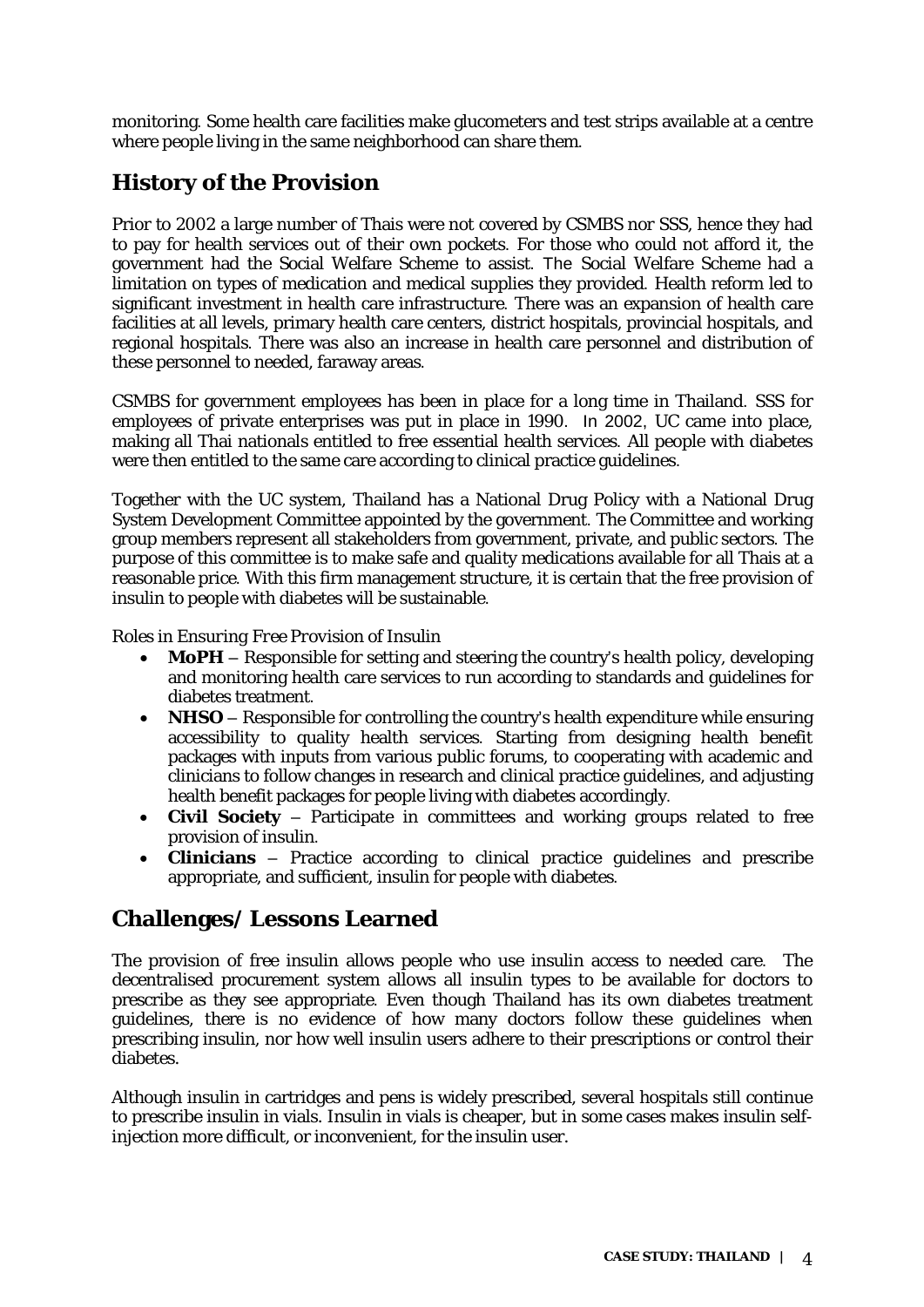While pens and cartridges are typically the most expensive delivery form of insulin in the country, all insulin is expensive. The provision of free insulin helps relieve the financial burden of those who need it and their families. Allowing prescriptions without quota or limitations ensures that people don't have to worry about accessing the amount of insulin they need. However, it also takes away the sense of responsibility to fully use what is given. It is not unusual to find a large amount of unused insulin (or other medication and supplies) lying around in houses. Therefore, it is vital for medical professionals to pay attention and assess the insulin usage of each patient, prescribe only the necessary amount, educate patients not only on insulin but also on behavior modification for better diabetes control, and avoid the need to increase insulin dosages unnecessarily. There should also be a study commissioned on the cost of insulin treatment.

Currently, in Thailand, there are very few who are able to perform self-monitoring of blood glucose. There is evidence that the distribution of glucometers and test strips to people living with diabetes in the community, together with self-management education, schedules for blood testing, insulin dosage adjustment, and access to consultations and follow-up by medical professionals, can effectively assist patients with appropriate insulin use and diabetes control. Within the country there is still a need for additional diabetes educators and diabetes educational support, in order to effectively enhance diabetes self-management.